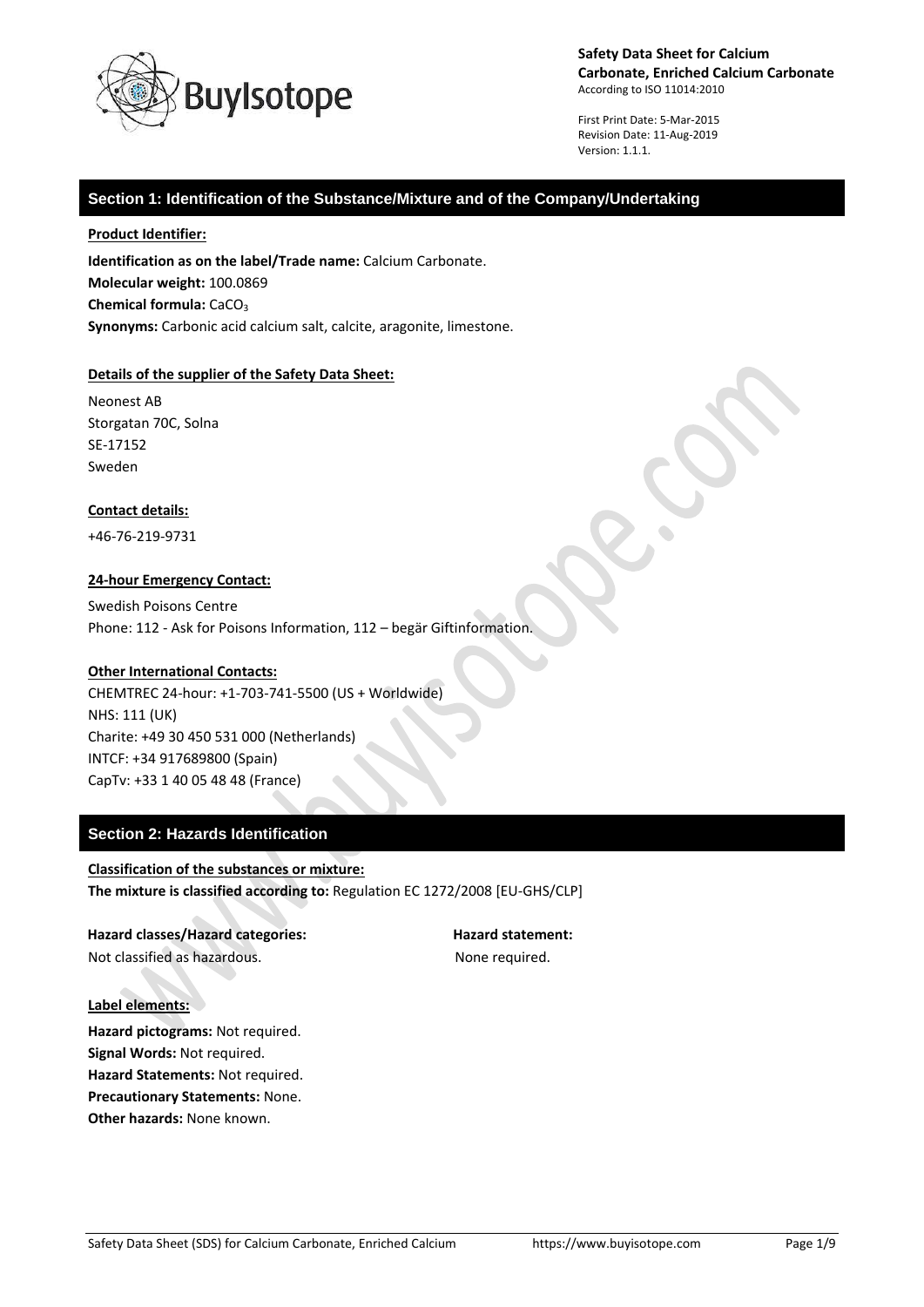

First Print Date: 5-Mar-2015 Revision Date: 11-Aug-2019 Version: 1.1.1.

 $\bullet$ 

# **Section 3: Composition/Information on Ingredients**

**Substance/Mixture:** Substance. **Ingredients:**

| Substance name (IUPAC/EC) | CAS-No.   | <b>Molecular</b> | <b>Concentration</b> | <b>Classification</b> |
|---------------------------|-----------|------------------|----------------------|-----------------------|
|                           | EC-No.    | weight           | % by weight          | EC1272/2008           |
| Calcium Carbonate         | 471-34-1  | 100.0869         | >99%                 | Not Classified.       |
|                           | 207-439-9 |                  |                      |                       |

For explanation of abbreviations see Section 16.

# **Section 4: First-Aid Measures**

### **Description of first aid measures:**

**In case of inhalation:** Remove to fresh air. Get medical attention for any breathing difficulty.

**In case of skin contact:** Wash exposed area with soap and water. Get medical advice if irritation develops.

**In case of eye contact:** Wash thoroughly with running water. Get medical advice if irritation develops.

**In case of ingestion:** If large amounts were swallowed, give water to drink and get medical advice.

## **Most important symptoms and effects, both acute and delayed:**

**Inhalation:** Excessive concentrations of a nuisance dust may cause nuisance condition such as coughing, sneezing, and nasal irritation.

**Eyes:** No information found, but presumed to cause mechanical irritation.

**Skin contact:** Not expected to be a health hazard from skin exposure.

**Ingestion:** Non-toxic. Excessive oral doses of calcium carbonate may produce alkalosis and hypercalcemia.

**Indication of any immediate medical attention and special treatment needed:** Treat symptomatically. Show this safety data sheet to a physician or emergency room.

# **Section 5: Fire-Fighting Measures**

## **Extinguisher media:**

**Suitable extinguisher media:** Use extinguishing measures that are appropriate to local circumstances and the surrounding environment.

**Unsuitable extinguishing media:** None known.

**Special hazards arising from the mixture:** Formation of toxic gases is possible during heating or in case of fire.

**Advice for fire-fighters:** Wear self-contained breathing apparatus for firefighting if necessary.

**Further information:** Standard procedure for chemical fires. Use extinguishing measures that are appropriate to local circumstances and the surrounding environment.

# **Section 6: Accidental Release Measures**

**Personal precautions, protective equipment and emergency procedures:**

**Personal precautions:** Wear respirator, chemical safety goggles, rubber boots and heavy rubber gloves.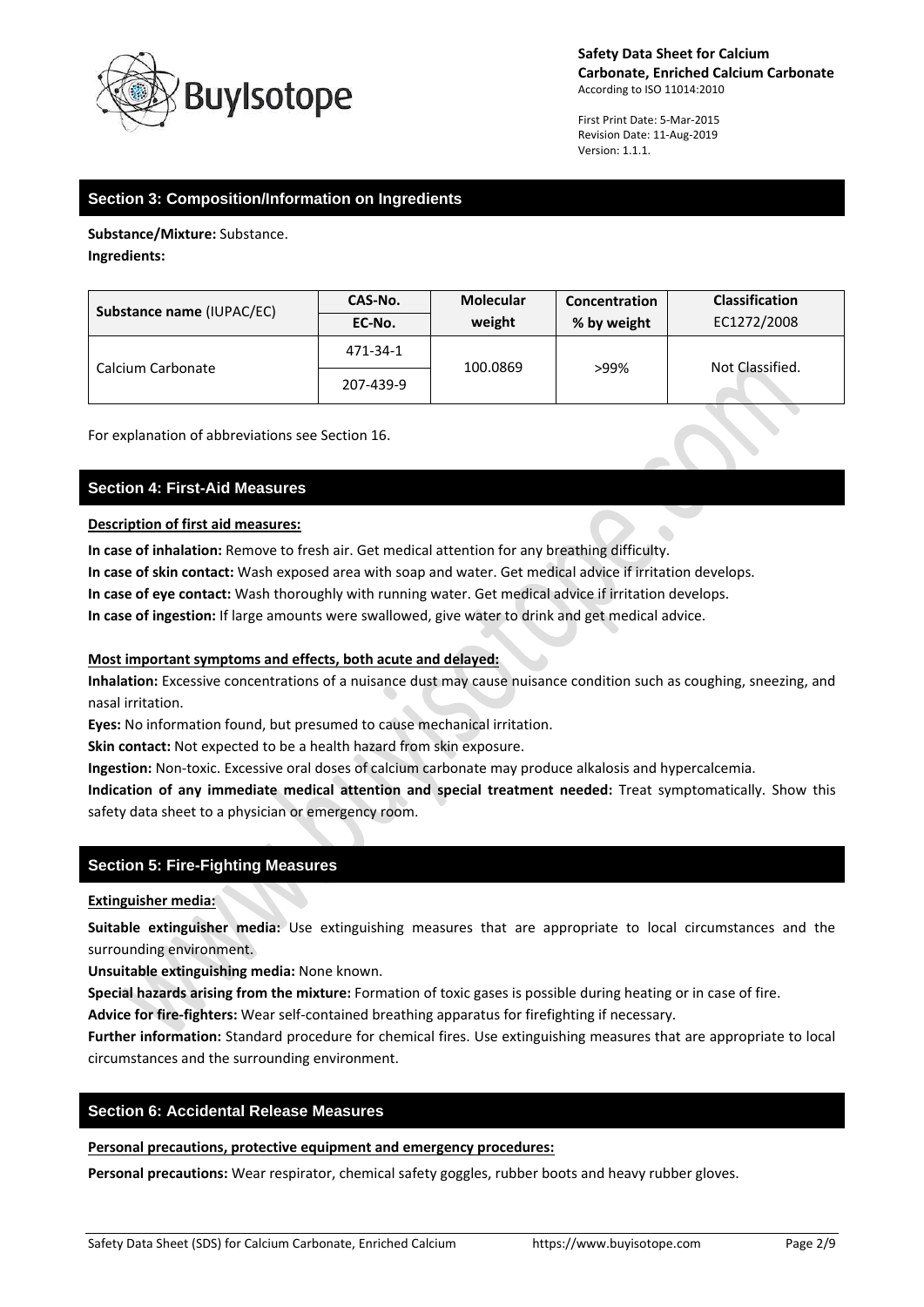

First Print Date: 5-Mar-2015 Revision Date: 11-Aug-2019 Version: 1.1.1.

 $\bullet$ 

**Environmental precautions:** Prevent product from entering drains. Prevent further leakage or spillage if safe to do so. Local authorities should be advised if significant spillages cannot be contained.

## **Methods for containment and cleaning up:**

**Methods for cleaning up:** Sweep up spilled material and store in a suitable container for disposal. Avoid raising dust. Ventilate area and wash spill site after material pickup is complete.

## **Reference to other sections:**

Treat recovered material as described in the section "Disposal considerations".

# **Section 7: Handling and Storage**

## **Precautions for safe handling:**

**Advice on safe handling:** Keep container tightly sealed. Store in cool, dry place in tightly closed containers. Ensure good ventilation at the workplace.

**Hygiene measures:** Do not eat, drink or smoke when using this product.

## **Conditions for safe storage, including incompatibilities:**

**Requirements for storage areas and containers:** Store in cool, dry conditions in tightly-sealed containers.

# **Section 8: Exposure Controls/Personal Protection**

### **Control parameters:**

### **Occupational exposure limits:**

OSHA Permissible Exposure Limit (PEL) ACGIH Threshold Limit Value (TLV) for Particulates (Insoluble or Poorly Soluble)

total dust, 5 mg/m<sup>3</sup> respirable fraction for nuisance dusts respirable particles and 10 mg/ $m^3$  inhalable particles

### **Exposure controls:**

**Appropriate engineering controls:** A system of local and/or general exhaust is recommended to keep employee exposures below the Airborne Exposure Limits. Local exhaust ventilation is generally preferred because it can control the emissions of the contaminant at its source, preventing dispersion of it into the general work area.

### **Individual protection measures, such as personal protective equipment:**

**Eye/face protection:** Use safety glasses. If there is a potential for exposure to particles which could cause eye discomfort, wear chemical goggles. Maintain eye wash fountain and quick-drench facilities in work area.

**Hand protection:** Use chemical resistant gloves. Examples of preferred glove barrier materials include: Butyl rubber, Neoprene, Nitrile/butadiene rubber, Polyethylene, Ethyl vinyl alcohol laminate, polyvinyl alcohol, Polyvinyl chloride. **Body protection:** Not necessary under normal conditions of use.

**Respiratory protection:** If the exposure limit is exceeded and engineering controls are not feasible, a half-face piece particulate respirator (NIOSH type N95 or better filters) may be worn for up to ten times the exposure limit or the maximum use concentration specified by the appropriate regulatory agency or respirator supplier, whichever is lowest. A full-face piece particulate respirator (NIOSH type N100 filters) may be worn up to 50 times the exposure limit, or the maximum use concentration specified by the appropriate regulatory agency, or respirator supplier, whichever is lowest.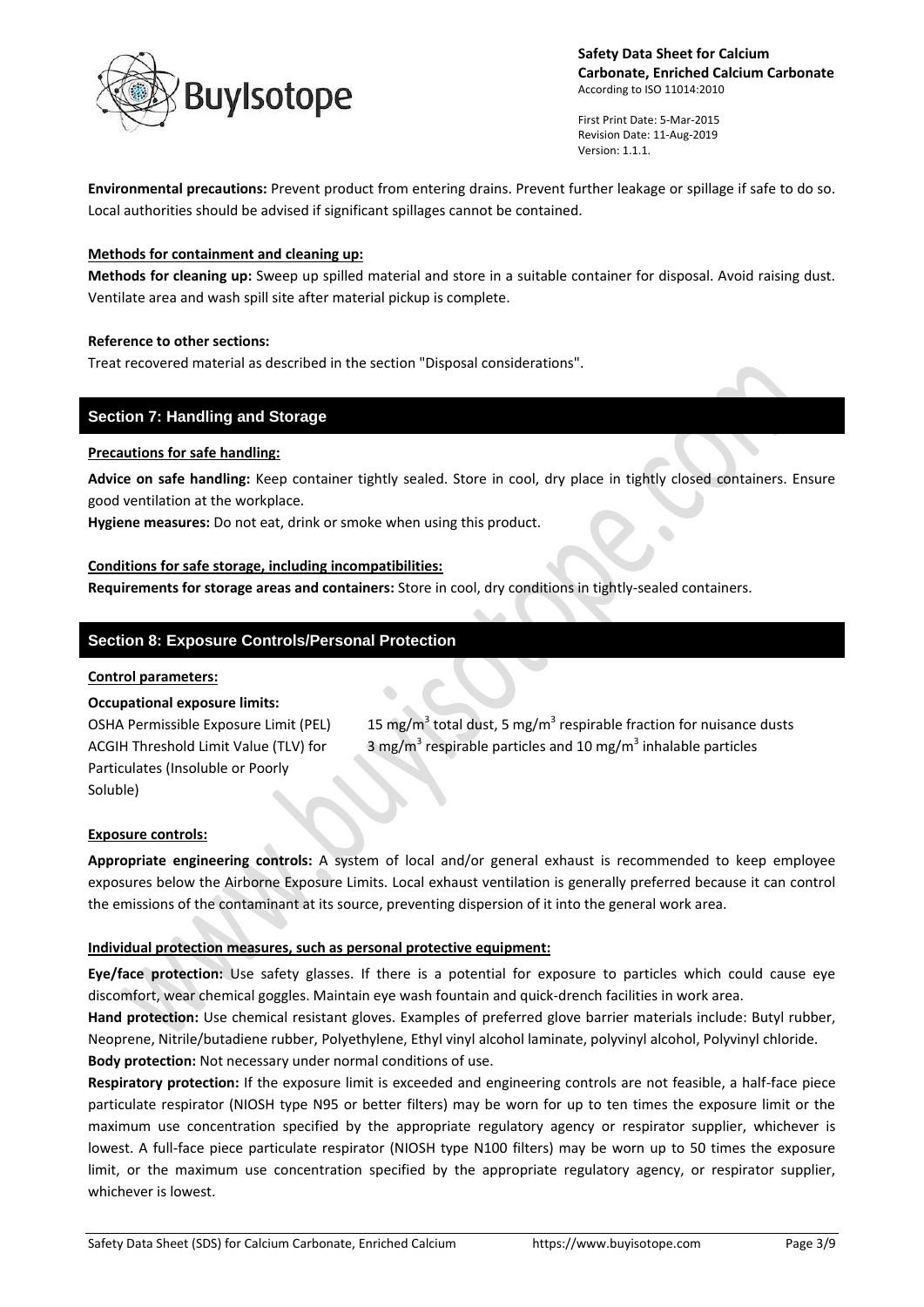

First Print Date: 5-Mar-2015 Revision Date: 11-Aug-2019 Version: 1.1.1.

# **Section 9: Physical and Chemical Properties**

**Information on basic physical and chemical properties**

**Appearance (form):** Solid (powder). **Colour:** White. **Odour:** Odourless. **Odour threshold:** No data available. **Molecular Weight:** 100.0869 **pH (concentration):** No data available. **Melting point/range (°C):** 825 °C **Boiling point/range (°C):** No data available. **Freezing point (°C):** No data available. **Flash point (°C):** No data available. **Evaporation rate:** No data available. **Flammability (solid, gas):** No data available. **Ignition temperature (°C):** No data available. **Upper/lower flammability/explosive limits:** No data available. **Vapour pressure (20 °C):** No data available **Vapour density:** No data available. **Relative density (25 °C):** 2.7 – 2.95 **Water solubility (g/L) at 20 °C:** 0.001 gm in 100 ml water, soluble in dilute acids. **n-Octanol/Water partition coefficient**: No data available. **Auto-ignition temperature:** No data available. **Decomposition temperature:** No data available. **Viscosity, dynamic (mPa s):** No data available.

**Explosive properties:** The substance or mixture is not classified as explosive.

**Oxidising properties:** The substance or mixture is not classified as oxidizing.

# **Section 10: Stability and Reactivity**

**Reactivity:** No dangerous reaction known under conditions of normal use.

**Chemical stability:** Stable under normal conditions.

**Possibility of hazardous reactions:** No dangerous reaction known under conditions of normal use.

**Conditions to avoid:** Avoid exposure to high temperatures.

**Incompatible materials:** Acids, fluorine, magnesium with hydrogen.

**Hazardous decomposition products:** When heated to decomposition (825°C), emits calcium oxide fumes and liberates carbon dioxide.

# **Section 11: Toxicological Information**

## **Information on toxicological effects:**

## **Acute Toxicity:**

Irritation of Skin: Moderate, 500 mg/24H (rbt). Irritant to skin and mucous membranes. Irritation of Eyes: Severe, 750 ug/24H (rbt). Has an irritating effect on the eyes.

# **Classification according to GHS (1272/2008/EG, CLP)**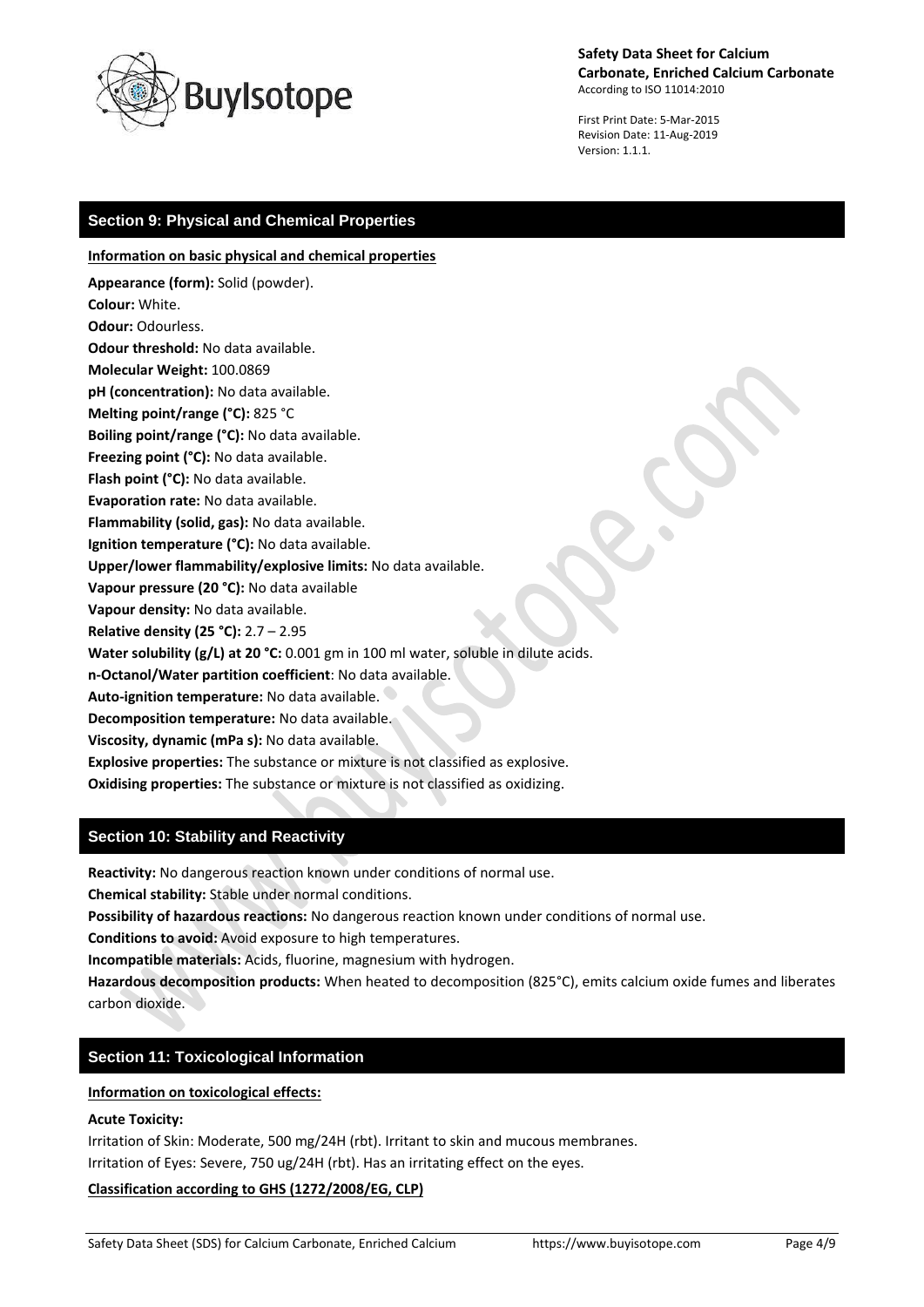

First Print Date: 5-Mar-2015 Revision Date: 11-Aug-2019 Version: 1.1.1.

**Skin corrosion/irritation:** Not classified based on available information. **Serious eye damage/eye irritation:** Not classified based on available information. **Respiratory or skin sensitisation:** Not classified based on available information. **Germ cell mutagenicity:** Not classified based on available information. **Carcinogenicity:** Not classified based on available information. **Reproductive toxicity:** Not classified based on available information. **Specific target organ toxicity – single exposure (STOT):** Not classified based on available information. **Specific target organ toxicity (STOT) – repeated exposure:** Not classified based on available information. **Aspiration toxicity:** Not classified based on available information.

# **Section 12: Ecological Information**

**Toxicity:** This chemical is expected to cause no oxygen depletion in aquatic systems. It has a low potential to affect aquatic organisms. Acute aquatic effects:  $48$ -hour LC<sub>50</sub> - Mosquito fish – 56,000 mg/L.

**Persistence and degradability:** No data available. **Bioaccumulative potential:** No data available. **Mobility in soil:** No data available. **Results of PBT& vPvB assessment:** Not relevant.

**Other adverse effects:** No data available.

# **Section 13: Disposal Considerations**

**Waste treatment methods:** Whatever cannot be saved for recovery or recycling should be managed in an appropriate and approved waste disposal facility. Processing, use or contamination of this product may change the waste management options. State and local disposal regulations may differ from federal disposal regulations. Dispose of container and unused contents in accordance with local and national regulations.

# **Section 14: Transport Information**

**UN number:** Not regulated as a dangerous good. **UN proper shipping name:** Not regulated as a dangerous good. **Transport hazard class(es):** Not regulated as a dangerous good. **Packing group:** Not regulated as a dangerous good. **Environmental hazards:** Not regulated as a dangerous good. **Special precautions for user:** Not dangerous goods in the meaning of ADR/RID, ADN, IMDG-Code, ICAO/IATA-DGR. **Transport in bulk according to Annex II of Marpol and the IBC Code:** Not applicable.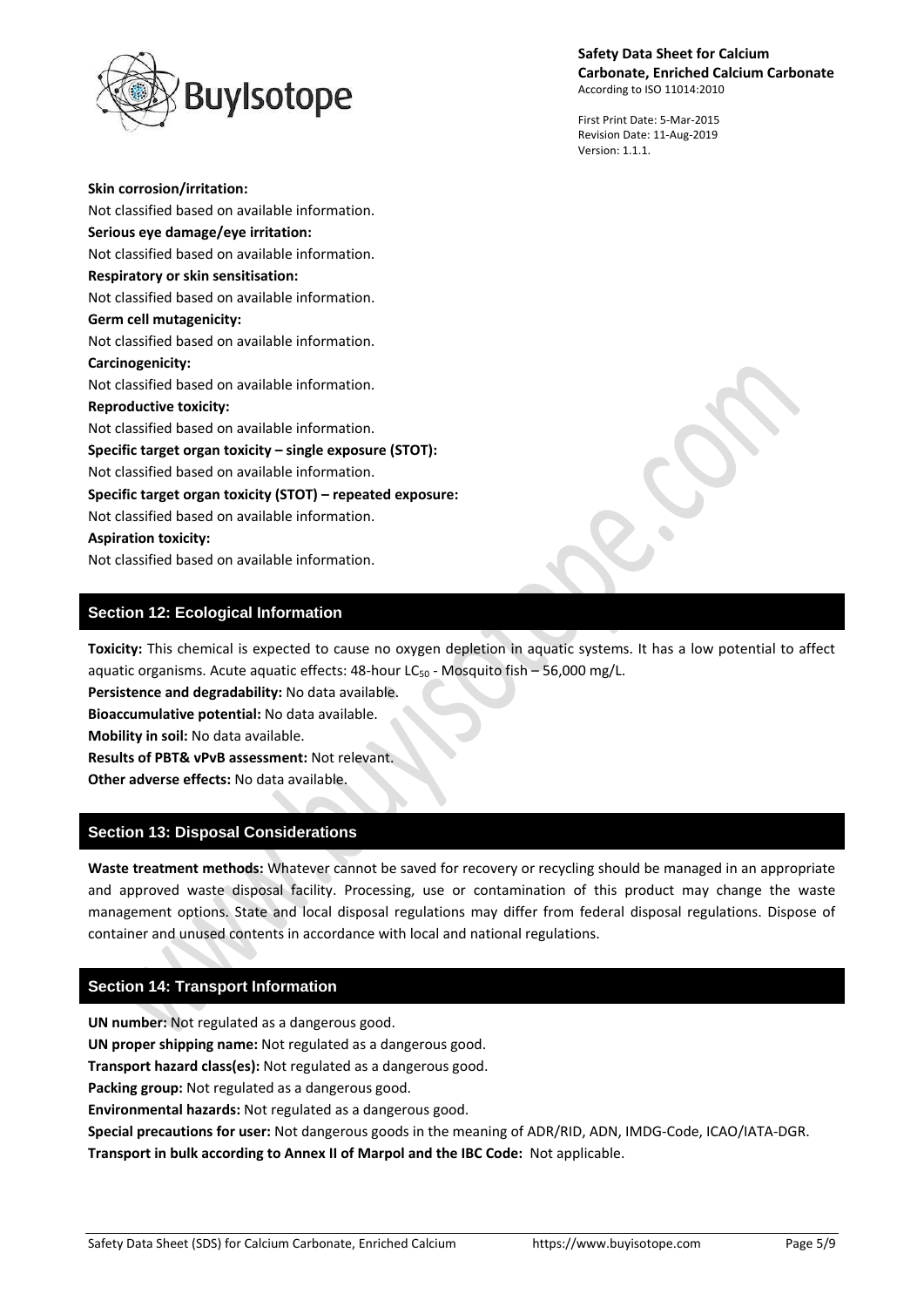

First Print Date: 5-Mar-2015 Revision Date: 11-Aug-2019 Version: 1.1.1.

# **Section 15: Regulatory Information**

**EU regulations:**

**Regulation (EC) No. 1005/2009 on substances that deplete the ozone layer, Annex I and II, as amended** Not listed.

**Regulation (EC) No. 850/2004 on persistent organic pollutants, Annex I**

Not listed.

**Regulation (EU) No. 649/2012 concerning the export and import of dangerous chemicals, Annex I, Part 1 as amended**

Not listed.

**Regulation (EU) No. 649/2012 concerning the export and import of dangerous chemicals, Annex I, Part 2 as amended**

Not listed.

**Regulation (EU) No. 649/2012 concerning the export and import of dangerous chemicals, Annex I, Part 3 as amended**

#### Not listed.

**Regulation (EU) No. 649/2012 concerning the export and import of dangerous chemicals, Annex V as amended** Not listed.

**Regulation (EC) No. 166/2006 Annex II Pollutant Release and Transfer Registry**

Not listed.

**Regulation (EC) No. 1907/2006, REACH Article 59(10) Candidate List as currently published by ECHA** Not listed.

### **Authorisations:**

**Regulation (EC) No. 1907/2006, REACH Annex XIV Substances subject to authorization, as amended** Not listed.

### **Restrictions on use:**

**Regulation (EC) No. 1907/2006 Annex XVII Substances subject to restriction on marketing and use** Not regulated.

**Regulation (EC) No. 1907/2006, REACH Annex XVII Substances subject to restriction on marketing and use as amended**

Not listed.

**Directive 2004/37/EC on the protection of workers from the risks related to exposure to carcinogens and mutagens at work**

Not regulated.

**Directive 92/85/EEC: on the safety and health of pregnant workers and workers who have recently given birth or are breastfeeding.**

Not regulated.

## **Other EU regulations:**

**Directive 2012/18/EU on major accident hazards involving dangerous substances**

Not listed.

**Directive 98/24/EC on the protection of the health and safety of workers from the risks related to chemical agents at work.**

Always applicable.

**Directive 94/33/EC on the protection of young people at work**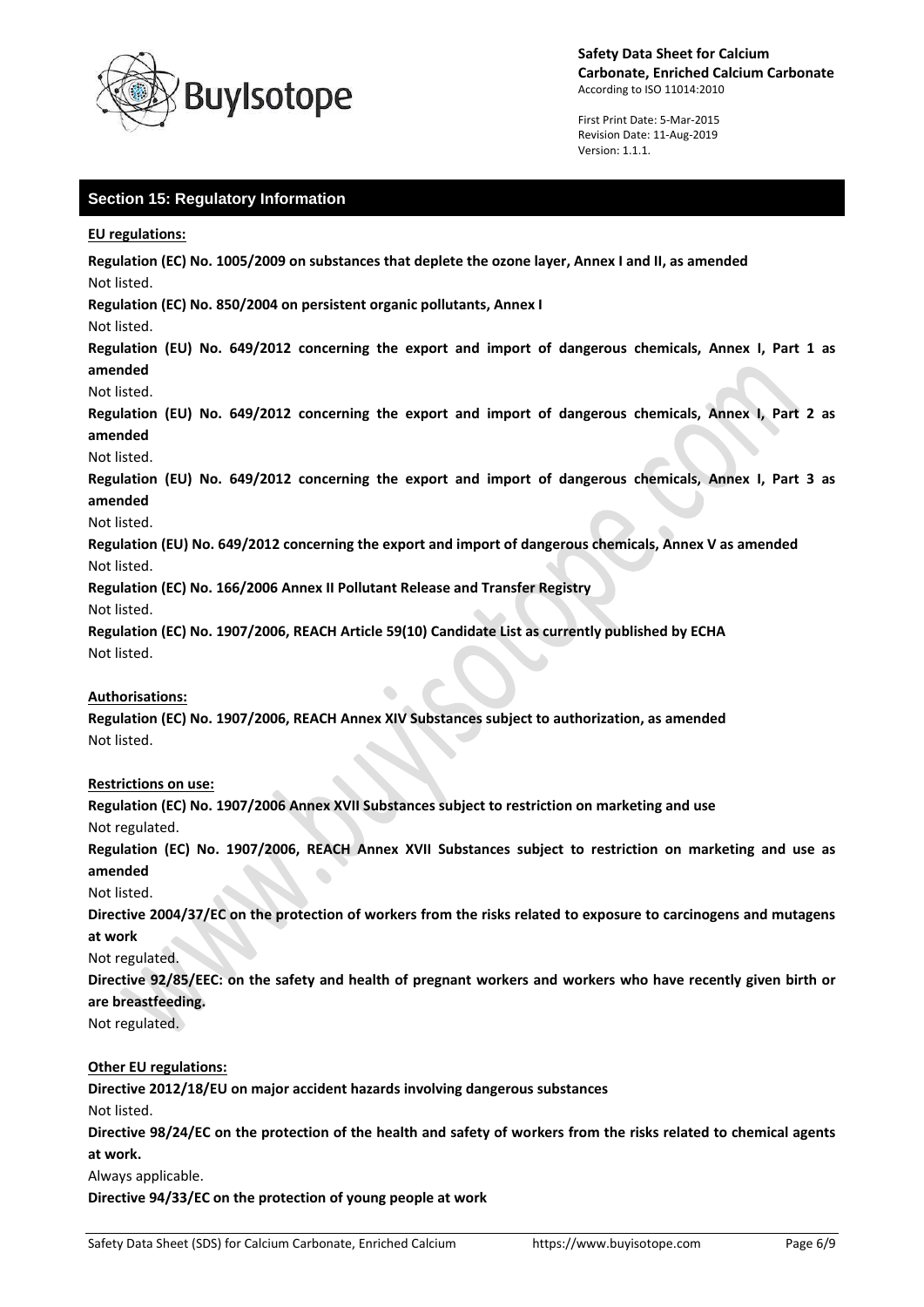



First Print Date: 5-Mar-2015 Revision Date: 11-Aug-2019 Version: 1.1.1.

Not listed.

**Other regulations:** The product is classified and labelled in accordance with EC directives or respective national laws. This Safety Data Sheet complies with the requirements of Regulation (EC) No 1907/2006, as amended.

**SARA 302 Components:** No chemicals in this material are subject to the reporting requirements of SARA Title III, Section 302.

**SARA 313 Components**: This material does not contain any chemical components with known CAS numbers that exceed the threshold (de minimis) reporting levels established by SARA Title III, Section 313.

**SARA 311/312 Hazards:** No SARA 311/312 Hazards.

**Massachusetts Right to Know Components:** No components are subject to the Massachusetts Right to Know Act

**Pennsylvania Right to Know Components:** Calcium carbonate / CAS No. 471-34-1

**New Jersey Right to Know Components:** Calcium carbonate / CAS No. 471-34-1 **Minnesota Right to Know Components:** Calcium carbonate / CAS No. 471-34-1

**California Prop. 65 Components:** This product does not contain any chemicals known to the State of California to

cause cancer, birth defects, or any other reproductive harm.

**TSCA:** CAS No. 471-34-1 is listed on the TSCA inventory; however, none of the chemicals in this material has a SNUR under TSCA.

**Clean Air Act:** This material does not contain any hazardous air pollutants. This material does not contain any Class 1 ozone depletors. This material does not contain any Class 2 ozone depletors.

**Clean Water Act:** None of the chemicals in this product is listed as Hazardous Substances, Priority Pollutants or Toxic Pollutants under the CWA.

**International Regulations:**

**EC Directives:** Hazard Symbols: XI

Risk Phrases: R36 – Irritating to eyes

Safety Phrases: S26 – In case of contact with eyes, rinse immediately with plenty of water and seek medical advice. S39 – Wear eye/face protection.

**WGK:** CAS No. 471-34-1: 0

**Canada – DSL/NDSL:** CAS No. 471-34-1 is listed on Canada's DSL list.

**Canada – WHMIS:** This material has a WHMIS classification of D2B. It has been classified in accordance with the hazard criteria of the Controlled Products Regulations, and the SDS contains all of the information required by those regulations.

**Canadian Ingredient Disclosure List:** CAS No. 471-34-1 is not listed.

**National regulations:** Follow national regulation for work with chemical agents.

**Chemical safety assessment:** No Chemical Safety Assessment has been carried out.

# **Section 16: Other Information**

**List of abbreviations:**

ACGIH American Conference of Governmental Industrial Hygienists

ADR European Agreement Concerning the International Carriage of Dangerous Goods by Road

ALARA As Low As Is Reasonably Achievable

AMU Atomic Mass Unit

ANSI American National Standards Institute

BLS Basic Life Support

CAM Continuous Air Monitor

CAS Chemical Abstracts Service (division of the American Chemical Society)

CEN European Committee for Standardization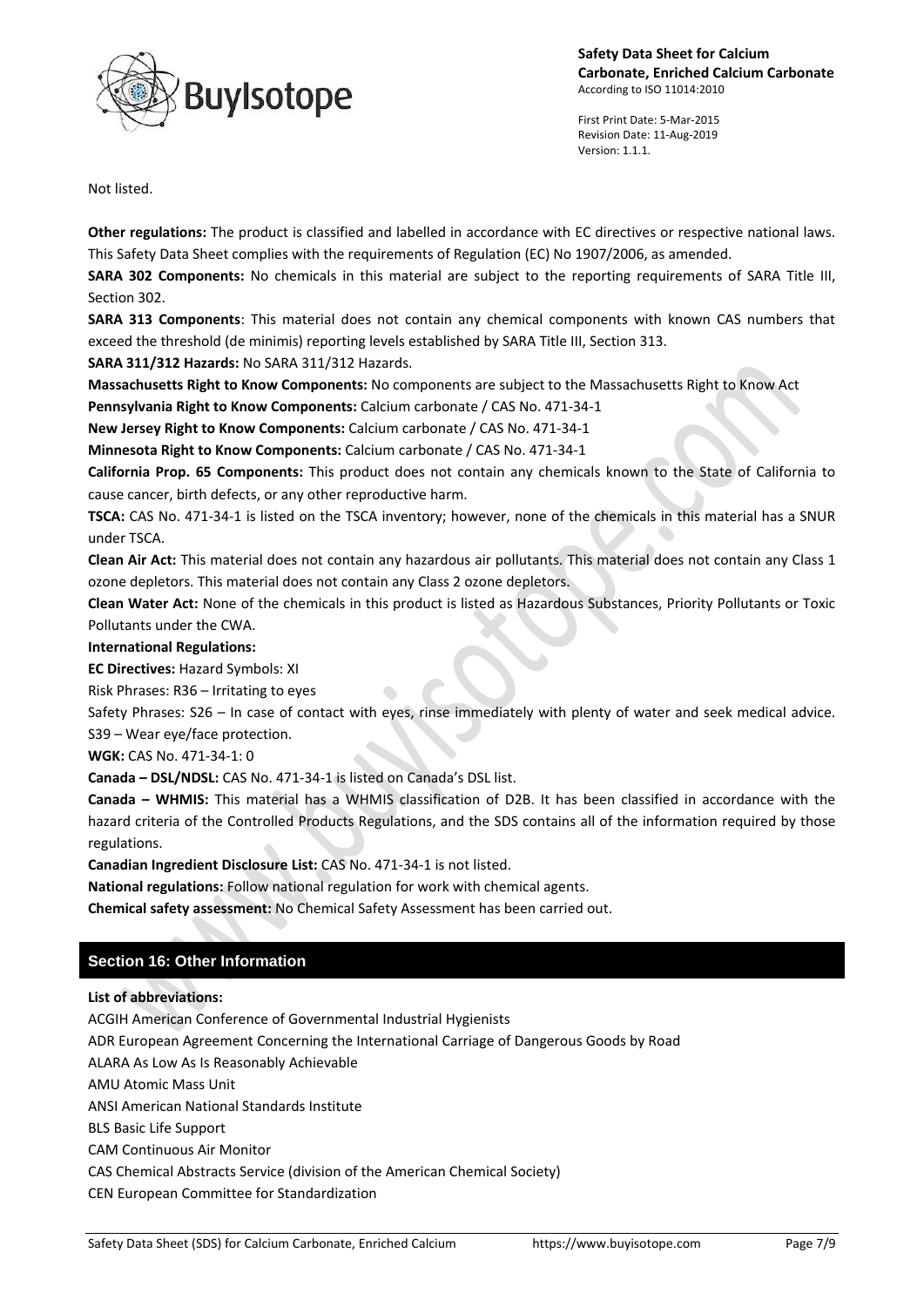

First Print Date: 5-Mar-2015 Revision Date: 11-Aug-2019 Version: 1.1.1.

Safety Data Sheet (SDS) for Calcium Carbonate, Enriched Calcium https://www.buyisotope.com Page 8/9 CERCLA Comprehensive Environmental Response Compensation and Liability Act CLP Classification, Labelling and Packaging (European Union) CPR Controlled Products Regulations (Canada) CWA Clean Water Act (USA) DAC Derived Air Concentration (USA) DOE United States Department of Energy (USA) DOT United States Department of Transportation (USA) DSL Domestic Substances List (Canada) EC50 Half Maximal Effective Concentration EINECS European Inventory of Existing Commercial Chemical Substances EHS Environmentally Hazardous Substance ELINCS European List of Notified Chemical Substances EMS Emergency Response Procedures for Ships Carrying Dangerous Goods EPA Environmental Protection Agency (USA) EPCRA Emergency Planning and Community Right-To-Know Act (EPCRA) of 1986 GHS Globally Harmonized System HMIS Hazardous Materials Identification System (USA) IARC International Agency for Research on Cancer IATA International Air Transport Association IBC Intermediate Bulk Containers ICAO International Civil Aviation Organization IDLH Immediately Dangerous to Life or Health IMDG International Maritime Code for Dangerous Goods LC50 Lethal concentration, 50 percent LD50 Lethal dose, 50 percent LDLO Lethal Dose Low LOEC Lowest-Observed-Effective Concentration MARPOL International Convention for the Prevention of Pollution from Ships MSHA Mine Safety and Health Administration (USA) NCRP National Council on Radiation Protection & Measurements (USA) NDSL Non-Domestic Substances List (Canada) NFPA National Fire Protection Association (USA) NIOSH National Institute for Occupational Safety and Health (USA) NOEC No Observed Effect Concentration N.O.S. Not Otherwise Specified NRC Nuclear Regulatory Commission (USA) NTP National Toxicology Program (USA) OSHA Occupational Safety and Health Administration (USA) PBT Persistent Bioaccumulative and Toxic Chemical PEL Permissible Exposure Limit PIH Poisonous by Inhalation Hazard RCRA Resource Conservation and Recovery Act (USA) RCT Radiation Control Technician REACH Registration, Evaluation, Authorisation and Restriction of Chemicals (Europe) RID Regulations Concerning the International Transport of Dangerous Goods by Rail RTECS Registry of Toxic Effects of Chemical Substances SARA Superfund Amendments and Reauthorization Act (USA)